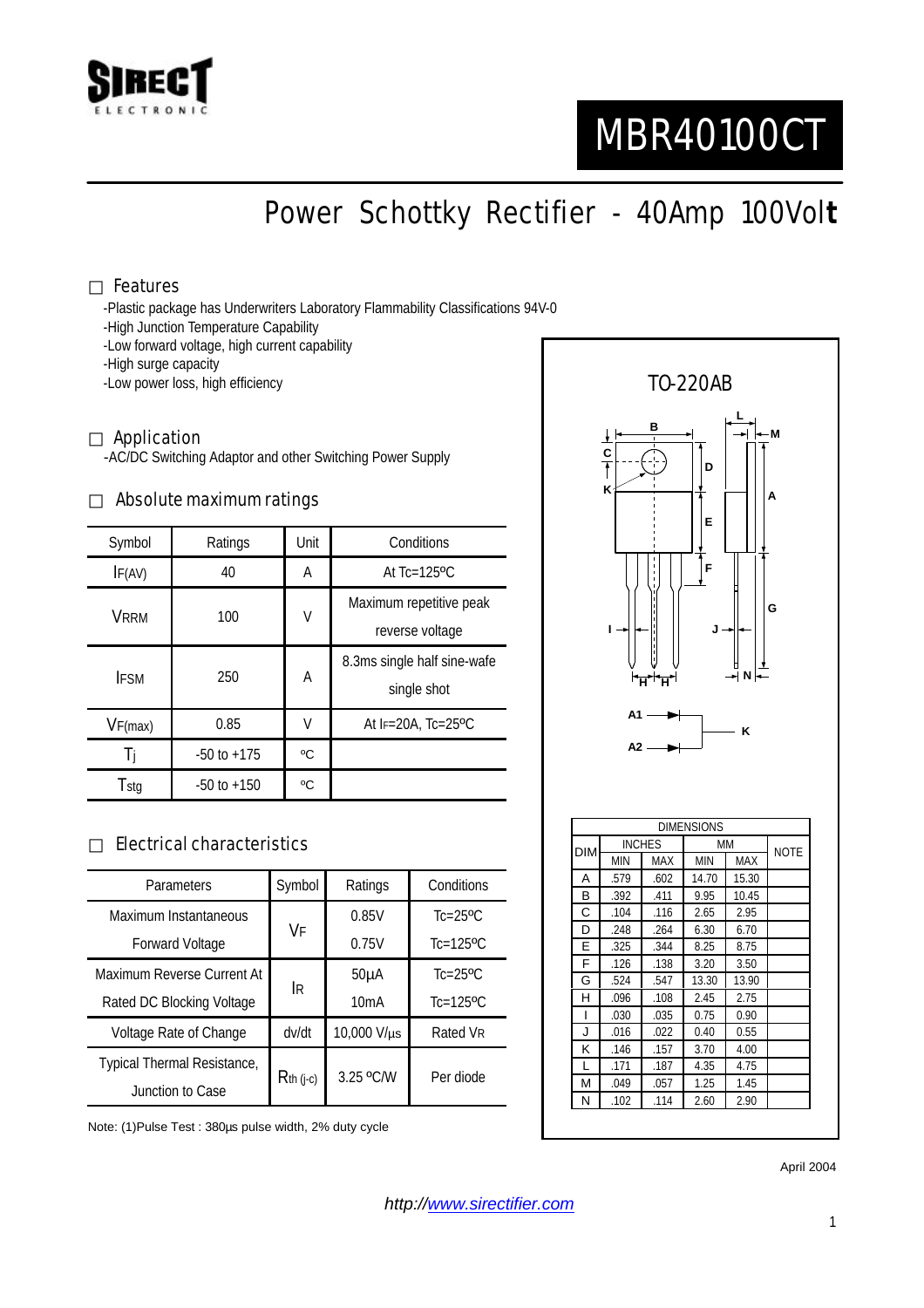# MBR40100CT



*http://www.sirectifier.com*